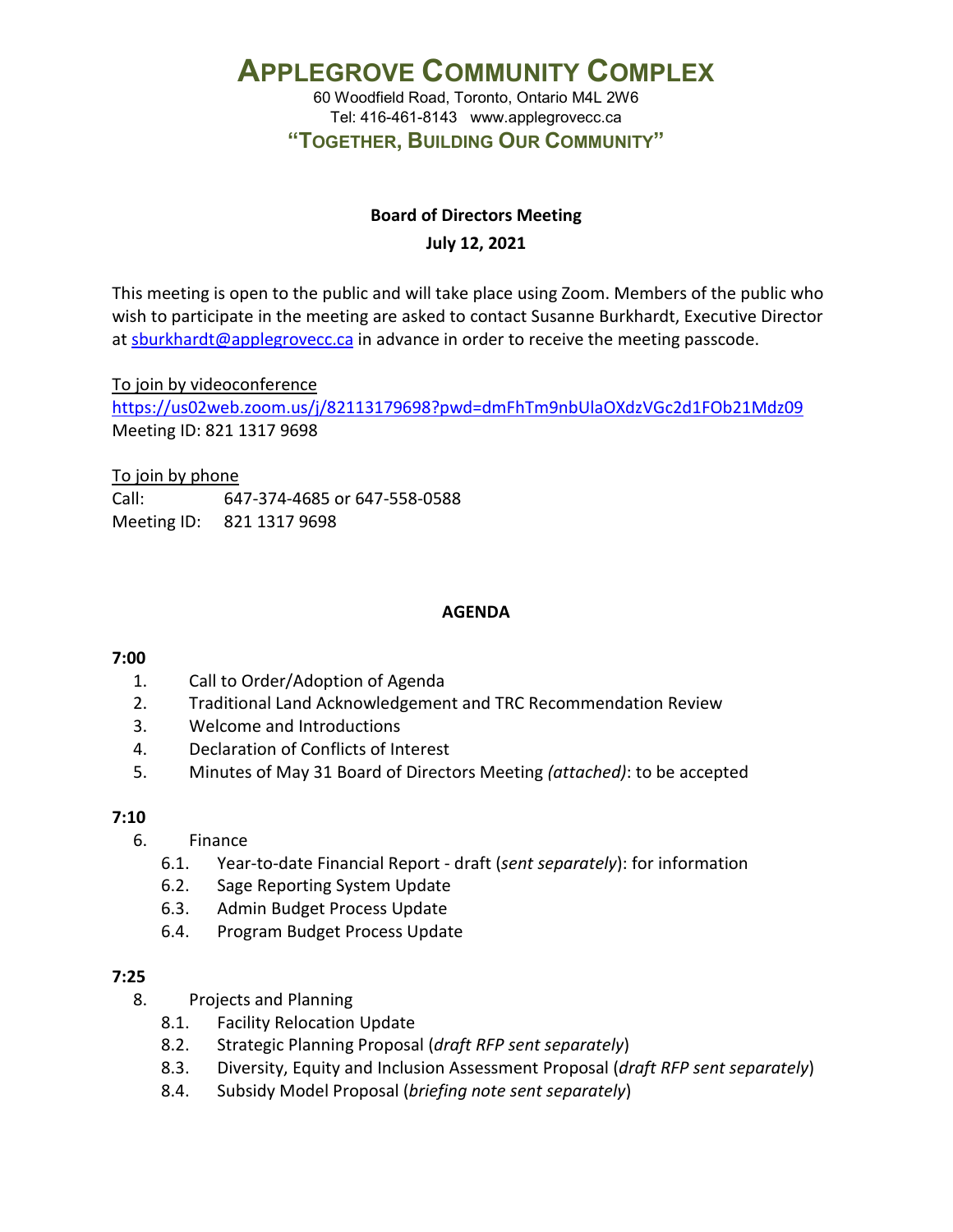8.5. Customer Relationship Management/Registration System Proposal (*briefing note sent separately)*

# **8:05**

- 7. Standing Committees
	- 7.1. Membership, Outreach & Inclusion Committee Report (*Jun 9 notes attached*)
	- 7.2. Strategic Initiatives Committee Report *(Jun 21 notes attached)*

# **8:15**

- 9. COVID-19 Closure Update
- 10. Program Update
- 11. Neighbourhood Food Hub Update (*attached*)
- 12. Don Summerville Update

# **8:25**

13. Directors' Concerns

# **8:30**

14. Adjournment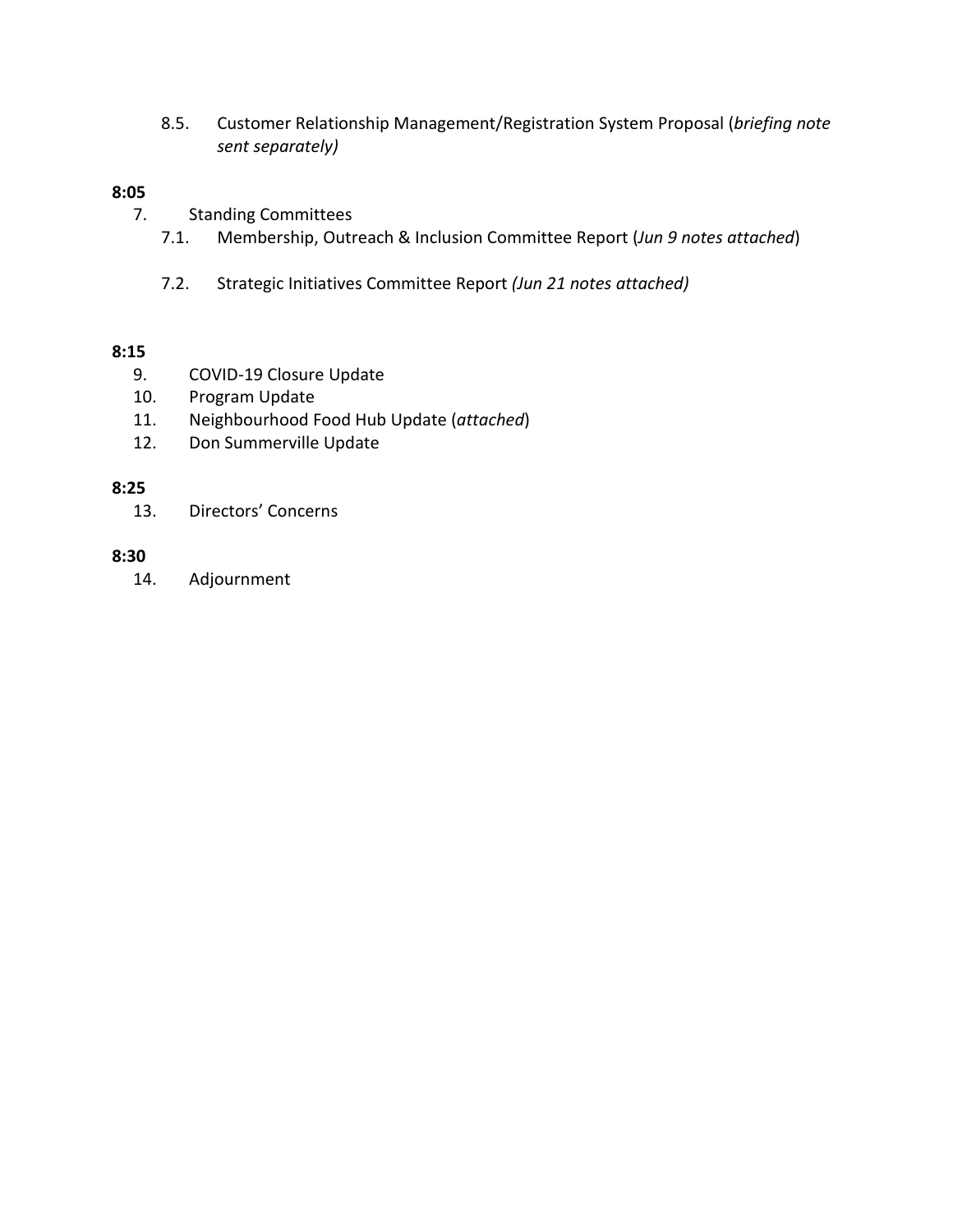# **CALL TO ACTION #13** - Language and Culture

Truth and Reconciliation Commission (TRC)

# **We call upon the federal government to acknowledge that Aboriginal rights include Aboriginal language rights.**

# *What's happened?*

In June 2017 the federal government, in a joint statement with Indigenous leaders, confirmed that Aboriginal rights include Aboriginal language rights. The statement was made when the Assembly of First Nations, the Métis National Council and the Inuit Tapiriit Kanatami, along with federal Minister of Heritage Melanie Joly, [announced the co-development of an Indigenous Languages Act.](http://www.cbc.ca/news/canada/north/indigenous-language-inuktut-natan-obed-1.4168017)

The development and legislation of an Indigenous Languages Act would recognize "First Nations, Inuit and Métis language rights and jurisdictions" and would be "fundamental to Indigenous self-determination," according to a joint news release between the federal government, the Assembly of First Nations, the Métis National Council and the Inuit Tapiriit Kanatami.

The Indigenous Languages Act would "further affirm and address the right of Indigenous Peoples" to revitalize and preserve their languages for future generations, according to the press statement. Following the June 2017 announcement, the federal government launched a nationwide engagement process, seeking input from Indigenous leaders, language teachers and Elders, about how to draft the Indigenous Languages Act.

An Act Respecting Indigenous Languages was tabled in Parliament in February 2019 and received royal assent on June 21, 2019. The legislation sets up an Office of the Commissioner of Indigenous Languages tasked with: planning "initiatives and activities" to restore and maintain fluency in Indigenous languages; creating technological tools, educational materials and permanent records of Indigenous languages, including audio and video recordings of fluent speakers; and funding immersion programs. The office also would undertake further research on existing and extinct Indigenous languages.

The Indigenous languages commissioner, like the official languages commissioner, will be chosen by the federal cabinet and appointed to a five-year term. Inuit Tapiriit Kanatami withdrew its support for the bill prior to its tabling. "The absence of any Inuit-specific content suggests this bill is yet another legislative initiative developed behind closed doors by a colonial system and then imposed on Inuit," Natan Obed, the president of the ITK, said in a statement.

Obed said the Office of the Commissioner of Indigenous Languages is little more than a new title for the existing Aboriginal Languages Initiative program, a federal office that has largely failed to halt the decline of Indigenous languages despite having a mission similar to that of the new Liberal plan.

Source: Beyond 94: Truth and Reconciliation in Canada (CBC) <https://newsinteractives.cbc.ca/longform-single/beyond-94?&cta=13>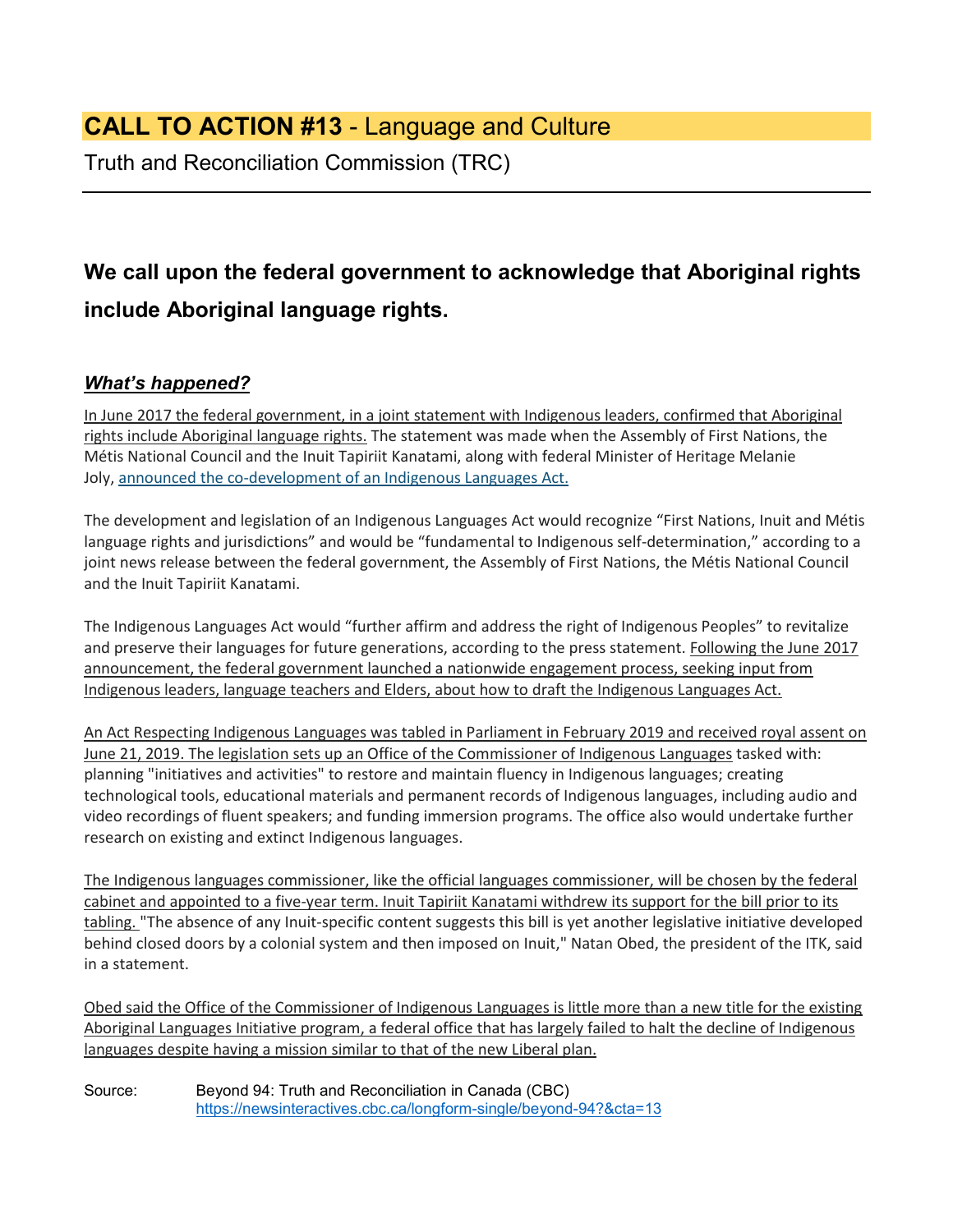

# **Minutes of the Board of Directors Meeting May 31, 2021 – by Zoom video conference**

*A neighbourhood partnership fostering community through social and informative programs for individuals and families.*

Present: Hamdi Abdo, Simone Hodgson, Vai Teng Law, Jean Lim-O'Brien, Tim McNab (Chair), Sue Munn, Eadit Rokach, Jim Valentine Regrets: Councillor Paula Fletcher, Trustee Jennifer Story<br>Absent: Andre Riolo Absent: Andre Riolo<br>Staff: Susanne Bu Susanne Burkhardt, May Seto (recorder), Monica Vela

# **1. Call to Order/Adoption of Agenda/Introductions**

Tim called the meeting to order. Quorum of 5 Directors was achieved. The agenda was adopted as circulated.

# **2. Indigenous Land Acknowledgement**

Tim highlighted TRC Call to Action #12 – Education. Members discussed how this impacts Applegrove and Susanne reminded members that Jennifer will provide a presentation about the Wandering Spirit school at the next meeting. Susanne shared that she attended an EarlyON meeting that highlighted two Indigenous programs in the GTA.

#### **3. Welcome and Introductions**

**4. Declaration of Conflicts of Interest**  None were declared.

# **5. Minutes of April 26 Board of Directors Meeting**

*MOTION (Lim-O'Brien/Rokach) To accept the minutes of April 26, 2021 Board Meeting. Carried*

# *Recorded Vote:*

*Law – yes Valentine – yes McNab – yes Rokach – yes Abdo – yes Hodgson – yes Lim-O'Brien – yes Munn - yes*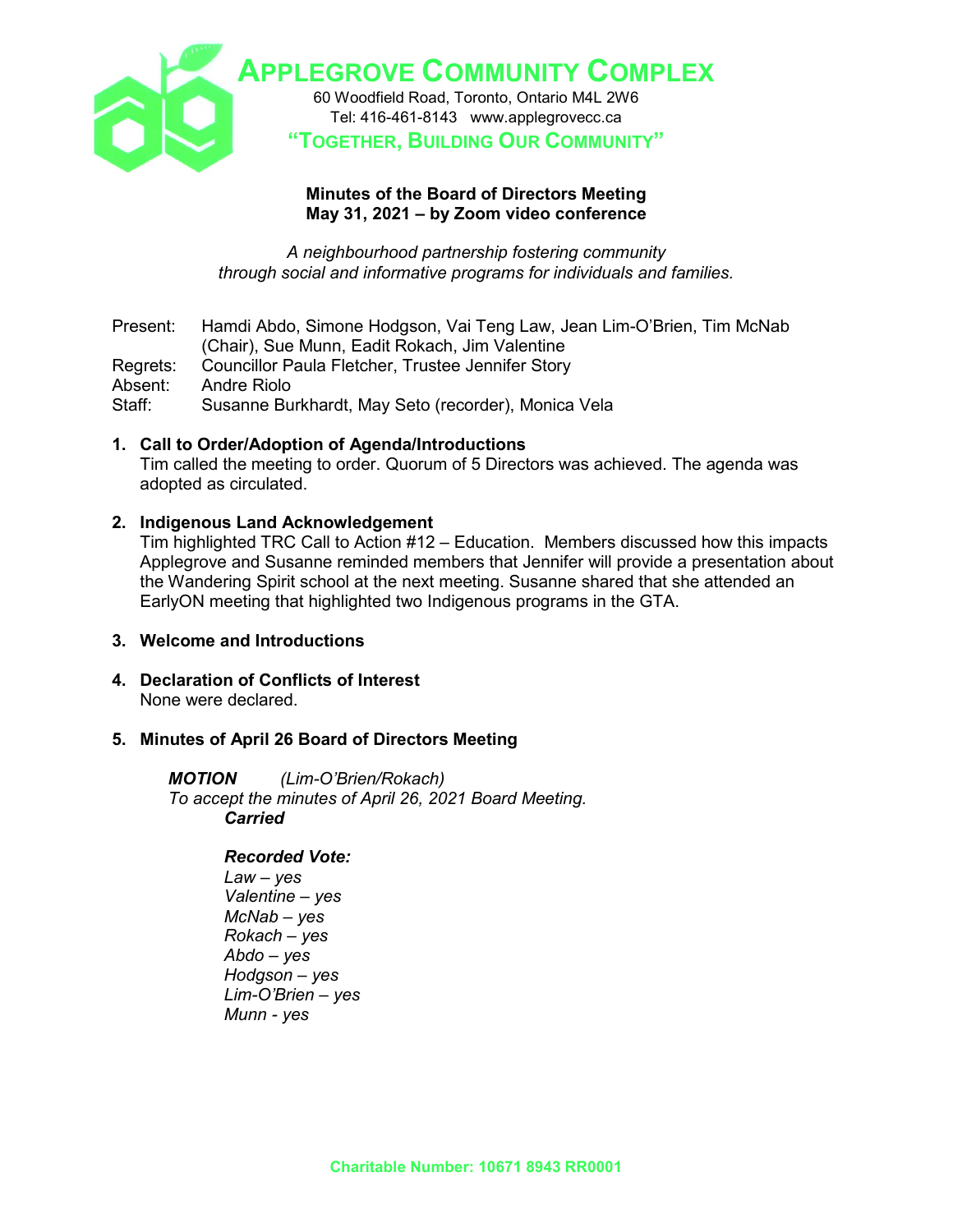### **6. Finance**

### 6.1. **Year-to-date Financial Report**

Monica provided an overview of the variance report and shared that the difference in revenue is due to deferrals from previous year income, grant funds, and different year end for some funders. The loss of revenue is due to the closure of the Afterschool. Staff will do a forecast in September to see where Applegrove is at financially. Monica also highlighted the Statement of Operations and shared the updated balance sheet.

# 6.2. **Sage Reporting System Update**

The consultant has been connected with Bizsyz and the Sage project will be moving forward soon.

### 6.3. **Reserves Policy Update**

Staff are ready to move funds into the appropriate reserves policy categories.

### 6.4. **Collective Agreement Financial Impact**

Susanne provided an overview of the confidential briefing note and highlighted the cost of living adjustment (COLA) increases. For admin staff Applegrove's City budget will be adjusted to cover the costs. For program staff there is no impact to the budget in 2021 because we planned for the COLA increase, however the 2020 amounts (\$3,872.34) were not factored into the budget and will have to come out of individual programs or reserves. Two other changes to the collective agreement that may have future financial impact are as follows: under 18 staff will be able to take 2 days of emergency leave and some health benefits have changed which may impact our GreenShield benefit costs.

*MOTION (Lim-O'Brien/Rokach) To accept the YTD financial report. Carried*

# *Recorded Vote:*

*Law – yes Valentine – yes McNab – yes Rokach – yes Abdo – yes Hodgson – yes Lim-O'Brien – yes Munn - yes*

# **7. Standing Committees**

# 7.1. **Membership, Outreach and Inclusion Committee Report**

Vai provided an overview of the committee notes. Applegrove has joined the Community Data Program consortium and Vai and Susanne were oriented. The committee members generated a list of data to look into. Members reviewed the proposed subsidy model, which will be reviewed at the next MOI meeting and then come to the Board for approval. The committee is still looking into a consultant to help us with Applegrove's anti-oppression/anti-racism work.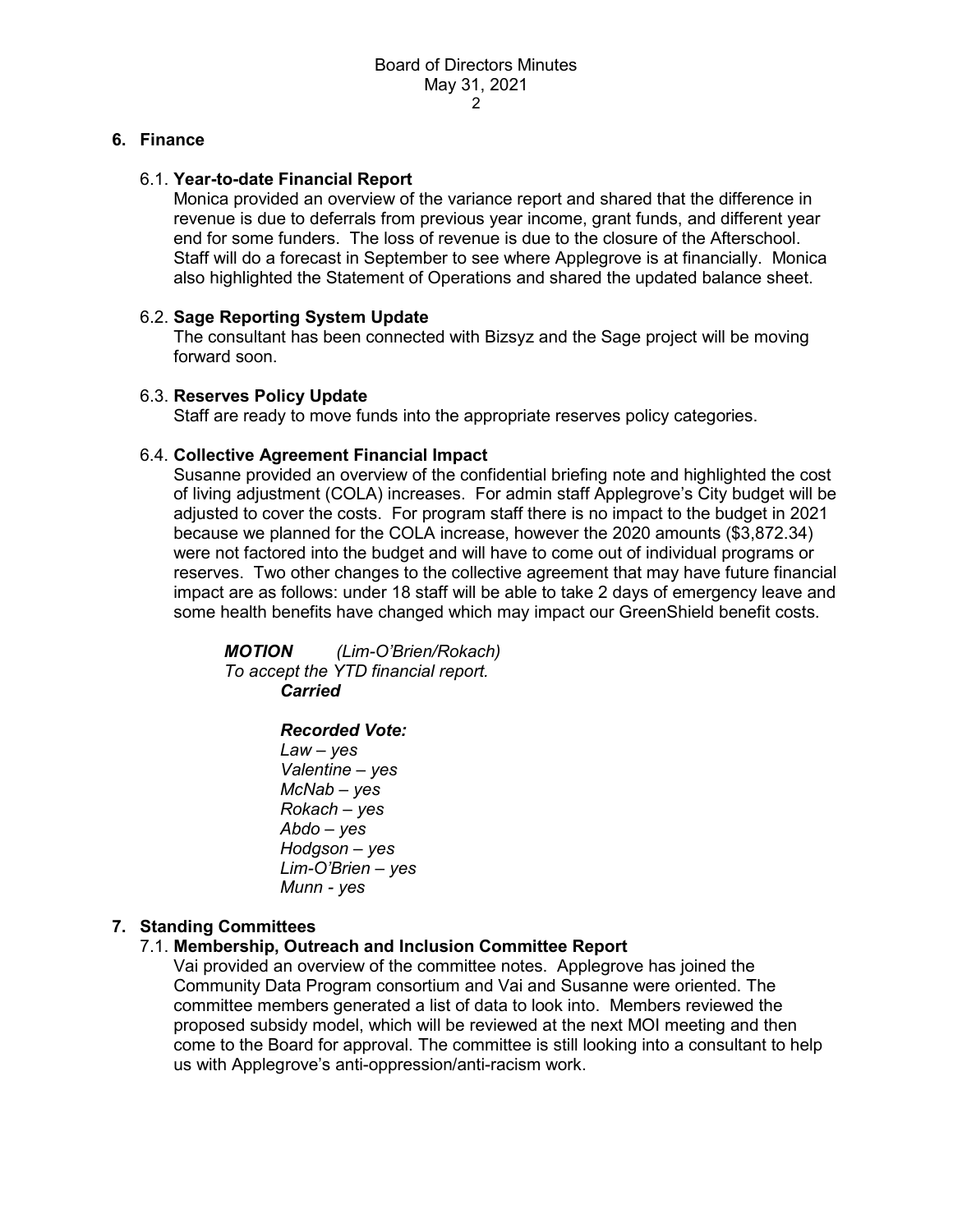#### Board of Directors Minutes May 31, 2021 3

#### **MOTION** *(Rokach/Abdo) To accept the Membership, Outreach and Inclusion Report as presented. Carried*

#### *Recorded Vote:*

*Law – yes Valentine – yes Abdo – yes McNab – yes Rokach – yes Lim – yes Munn – yes Hodgson - yes*

# 7.2. **Strategy and Finance Committee Report**

Jim provided an overview of the committee notes. Susanne highlighted the organizational business model, which shows that Applegrove relies heavily on government funding. The committee is starting to look at how to fundraise intentionally and explore other opportunities to be more resilient and diversify our revenues.

i) Strategic Planning

Ralph Thornton is working on a RFP. There are 4 to 5 AOCCs that have to do strategic planning. Susanne will provide an update when she has more info.

### ii) Facility Planning

Susanne provided an overview and shared that Councillor Fletcher, SDFA and she met with CreateTO to discuss more about the needs of Applegrove. This is one of multiple possible sites. Susanne stated that Applegrove is working with Corporate Real Estate Management (CREM) at the City to explore other buildings in the community. Susanne suggested striking a working committee to identify a process for site evaluation and bring back information to the SF Committee and the board. The following members will be part of the working committee: Vai, Hamdi, Eadit, and Tim. Susanne will set a meeting fairly soon.

**MOTION** *(Abdo/Rokach) To strike a Facility working group. Carried* 

# *Recorded Vote:*

*Law – yes Valentine – yes Abdo – yes McNab – yes Rokach – yes Lim – yes Munn – yes Hodgson – yes*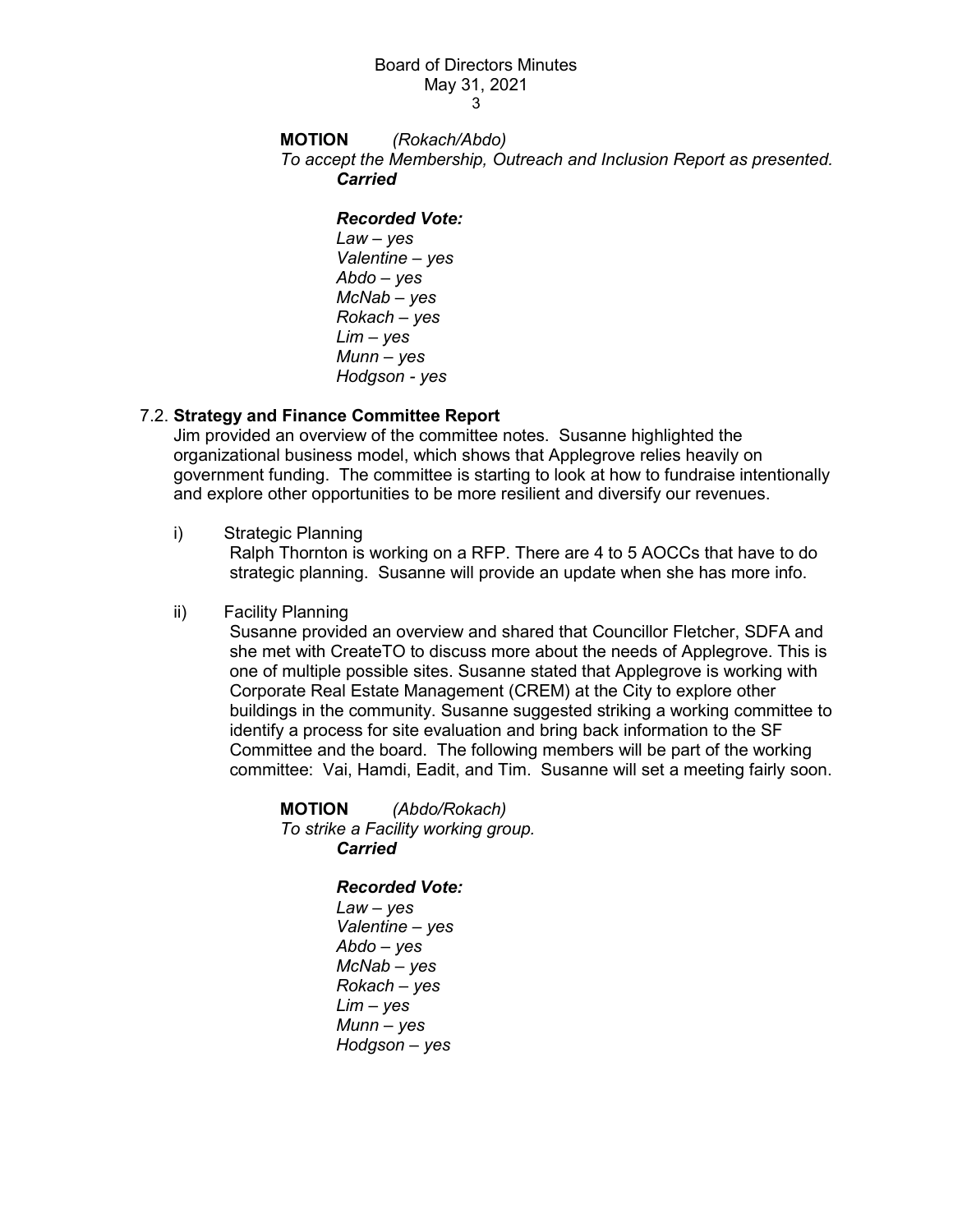# Board of Directors Minutes May 31, 2021

4

**MOTION** *(Abdo/Law) To accept the Strategy and Finance Report as presented. Carried* 

#### *Recorded Vote:*

*Law – yes Valentine – yes Abdo – yes McNab – yes Rokach – yes Lim – yes Munn – yes Hodgson - yes*

# **8. COVID Closure Update**

Susanne provided an update and staff are working from home and only in the office if needed due to the continued stay at home order. We have not been approved for our summer camp permit as of yet.

### **9. Program Update**

May provided an update on programs.

Seniors - We have added more chair yoga sessions as many seniors enjoyed it. Nanor will be dropping off craft kits so participants can do an activity together and celebrate seniors' month in June. There will also be a seniors advisory meeting scheduled at the end of June. Nanor and May are talking about more outreach and fundraising ideas.

School-aged Children - Registration is going well for summer camp with the first 4 weeks almost full. Hiring of staff is still ongoing. We have a few more interviews to do but we should be able to offer both camp and leadership. Interest for afterschool program in September has increased with parents calling to find out if there are spaces. May has sent out an email to ask which children are returning to both the Duke and satellite sites.

EarlyON - Virtual programming attendance is slowing down with the nicer weather. Staff are planning and looking forward to doing outdoor programming. The craft kit deliveries are going well where staff deliver kits on Wednesdays and families join online on Thursdays.

#### **10. Food Hub**

Susanne provided an overview of the report and highlighted key areas. The Good Food Market is going really well and last week food sold out in the first hour. For future markets, more food will have to be ordered. The Food Hub will be starting up another market that focuses on Farmer's boxes on Tuesdays. Susanne informed members that the Food Hub did a survey to identify who really needs the emergency food program and results show that approximately 50% still need support so the Food Hub will continue some form of emergency food delivery program. The Food Hub will also be at the Leslieville Farmers' Market every Sunday.

The Memorandum of Understanding with East End United and the City is complete. The certified commercial kitchen is almost ready. Susanne also attends a property management committee meeting once a month.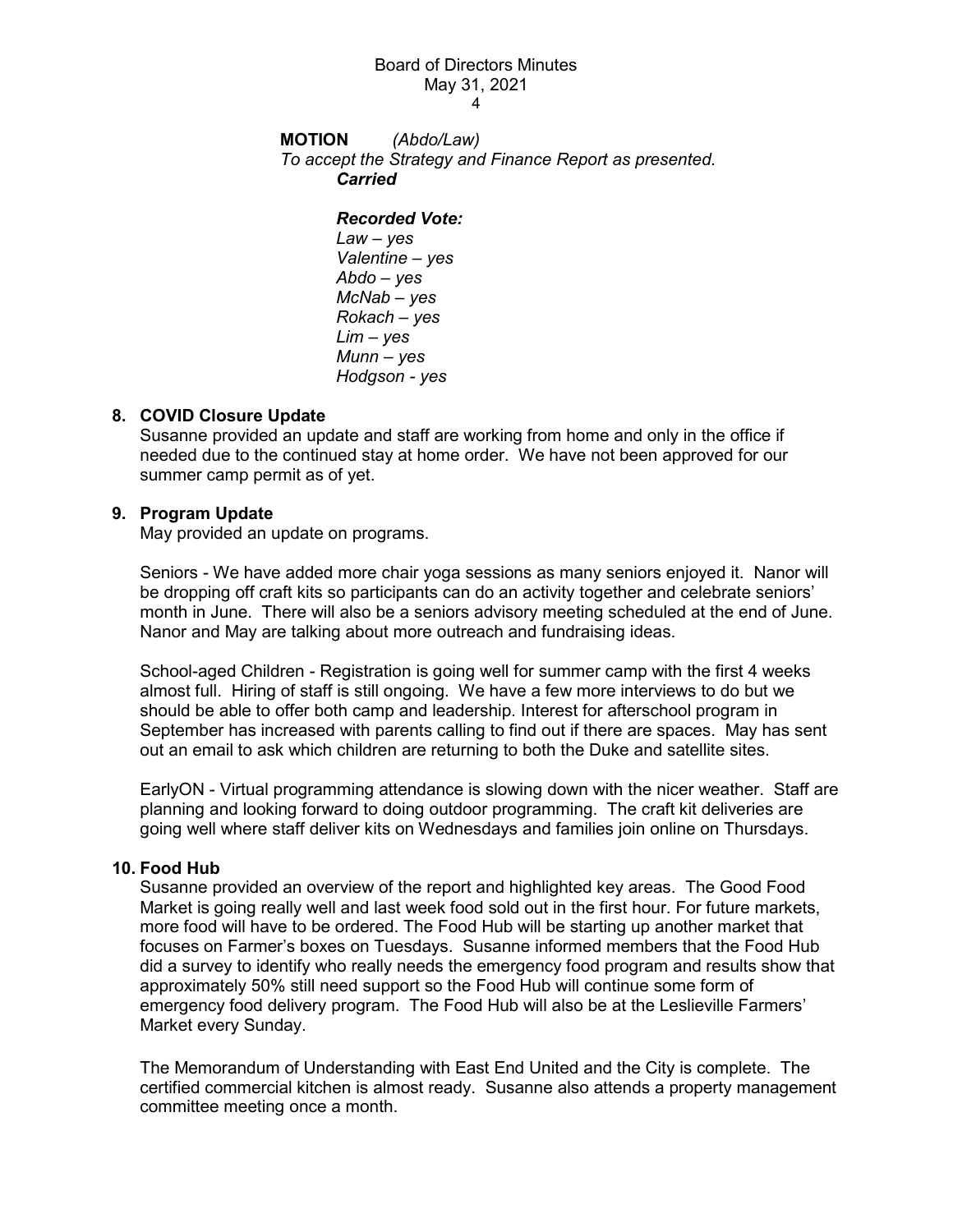### **11. Don Summerville**

Susanne shared that the Scholarship deadline is at the end of the week. There is a meeting with East End Arts and the Tenant Advisory Group to discuss the hoarding that will go up at the construction site. The plan is to hire an artist to tie all the images together from the photography and heritage projects.

# **12. Directors' Concerns**

None

### **13. Adjournment**

The meeting was adjourned on a motion by Jean Lim-O'Brien, seconded by Vai Teng Law.

*Recorded Vote: Law – yes Valentine – yes Abdo – yes McNab – yes Rokach – yes Lim – yes Munn – yes Hodgson - yes*

\_\_\_\_\_\_\_\_\_\_\_\_\_\_\_\_\_\_\_\_\_\_\_\_\_ \_\_\_\_\_\_\_\_\_\_\_\_\_\_\_\_\_\_\_\_\_\_\_\_\_\_\_\_\_\_

Chair **Secretary** Secretary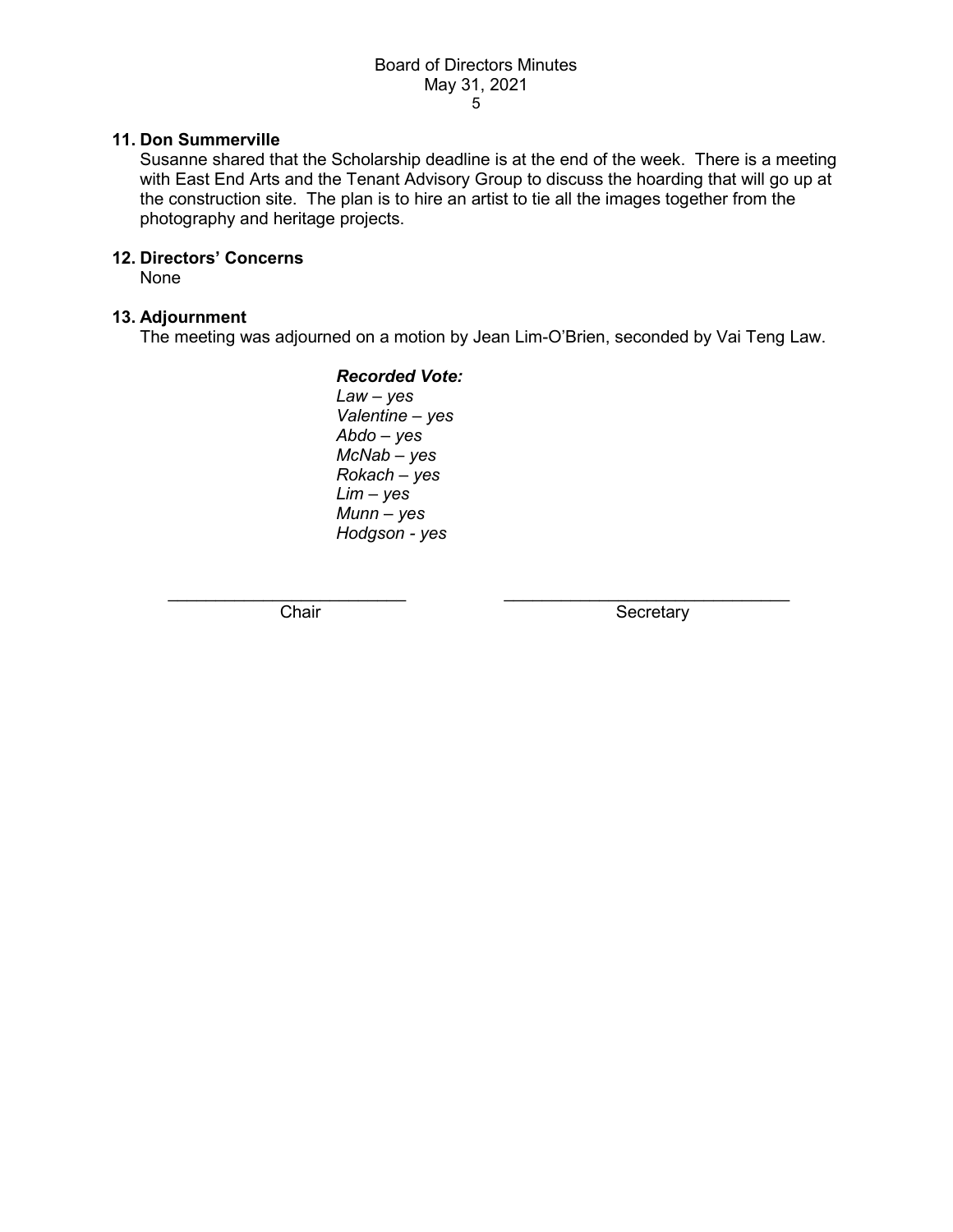# **Membership, Outreach and Inclusion Committee - Notes**

June 9, 2021 at 5:30 p.m.

*Present*: Simone Hodgson, Vai Teng Law (Chair), Jean Lim-O'Brien *Staff:* Susanne Burkhardt, Janina DeGuzman, May Seto (recorder), Jade Shulist *Regrets:* Shernel Monlouis

# **1.** Welcome

Members introduced themselves to Jade.

- **2.** Notes from May Meeting Members reviewed and no changes required.
- **3.** Anti-Discrimination, Anti-Oppression & Anti-Black Racism
	- a. Subsidy Model

Susanne provided an overview and highlighted the key points. In doing our research, we found out it was common for other organizations and the City to use LICO as a basis for their subsidies. The proposed subsidy model for Applegrove is tied to LICO and recommends only using one type of subsidy model for consistency and clarity. May highlighted the proposed subsidy grid and explained how the categories related to the LICO household numbers. Members suggested adding the following:

- Find out when the LICO rates are updated each year so it fits in with our timing of fee collection
- Make some changes to the grid visually to see the rows easier
- Round the numbers up for easier and simpler calculations
- Add an example of how to use the table
- Add to the subsidy information that OW/ODSP recipients receive free program for summer camp.
- In future, if possible, add a subsidy calculator to the website where parents determine their subsidy automatically.

Staff will clean up the subsidy model and circulate by email before the next board meeting.

b. Consultant

Susanne informed members that she has a list of consultants and suggested that the next steps would be to draft a RFP. At least three quotes are required for any expenses above \$3,000. Susanne shared that areas of focus could be:

- People (board and staff)
- Participants
- Programs
- Policy and practice

Members felt the a consultant could:

- Help Applegrove with shared language, to have these conversations
- Provide a teaching perspective changing perspectives and sharing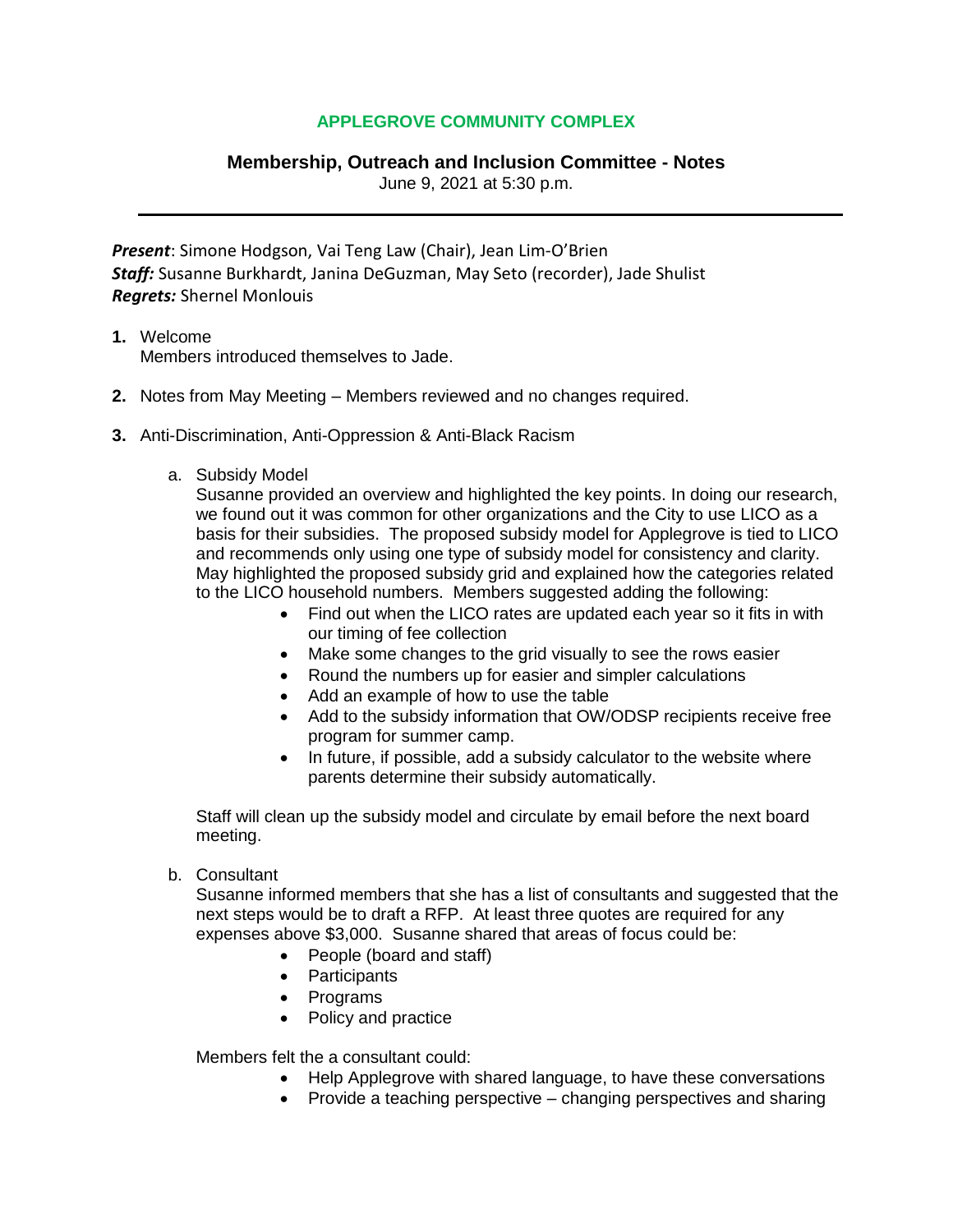- Provide recommendations and an action plan for the organization
- Workshop to draw out more info
- Review program content
- Help with how the assessment will be structured
- Possible tie in with strategic planning
- Use a lens of diversity, equity, and inclusion

Susanne will put some more thought into this and how it can tie to strategic planning. She will draft a RFP and circulate to the committee by email in couple of weeks.

#### **4.** Membership

This committee worked with the former Executive Director on a membership model prior to Susanne arriving, which aimed in part to generate funds to support subsidies. Susanne asked the committee to put this on hold at the time due to concerns about its complexity and whether it was inclusive, equitable and accessible. Susanne and Pierre met on this and he is interested in helping out. The committee will pick up the work on this again later this year.

Applegrove does not charge for membership whereas some AOCCs do. Next steps will be to look at what the other AOCCs are doing, develop a list of objectives for membership, and consider other things such as: do we charge a membership for afterschool and summer camp? We cannot charge a fee for EarlyON, so how does membership work. Susanne shared a potential goal for membership is to connect the broader community to Applegrove.

### **5.** Volunteer Program

May provided an overview of her meeting with Jade and informed the members that she would be working to draw together the various components of Applegrove's volunteer program into a cohesive system. Jade will review our volunteer application, develop a policy and manual, create job descriptions, consider volunteer recognition and research ways to do outreach to recruit more long-term volunteers.

**6.** Annual Committee Work plan – Members reviewed the committee work plan and Susanne will update with any changes required.

### **7.** Other Business

Susanne shared that Applegrove is creating a staff working group to look at how Applegrove can better reach out to, include, reflect and integrate content of the Indigenous community. The first meeting is scheduled for June 18. Susanne shared that she was able to finally reach someone at TCHC regarding outreach and hopes to meet with them soon.

Members asked about the summer camp and were concerned for working in an in-person environment. Susanne shared that most core staff are vaccinated but we do not really know for summer staff. Members suggested sending an email to ask if any staff needed help booking an appointment. May will send an email.

#### **8.** Next Meeting – TBD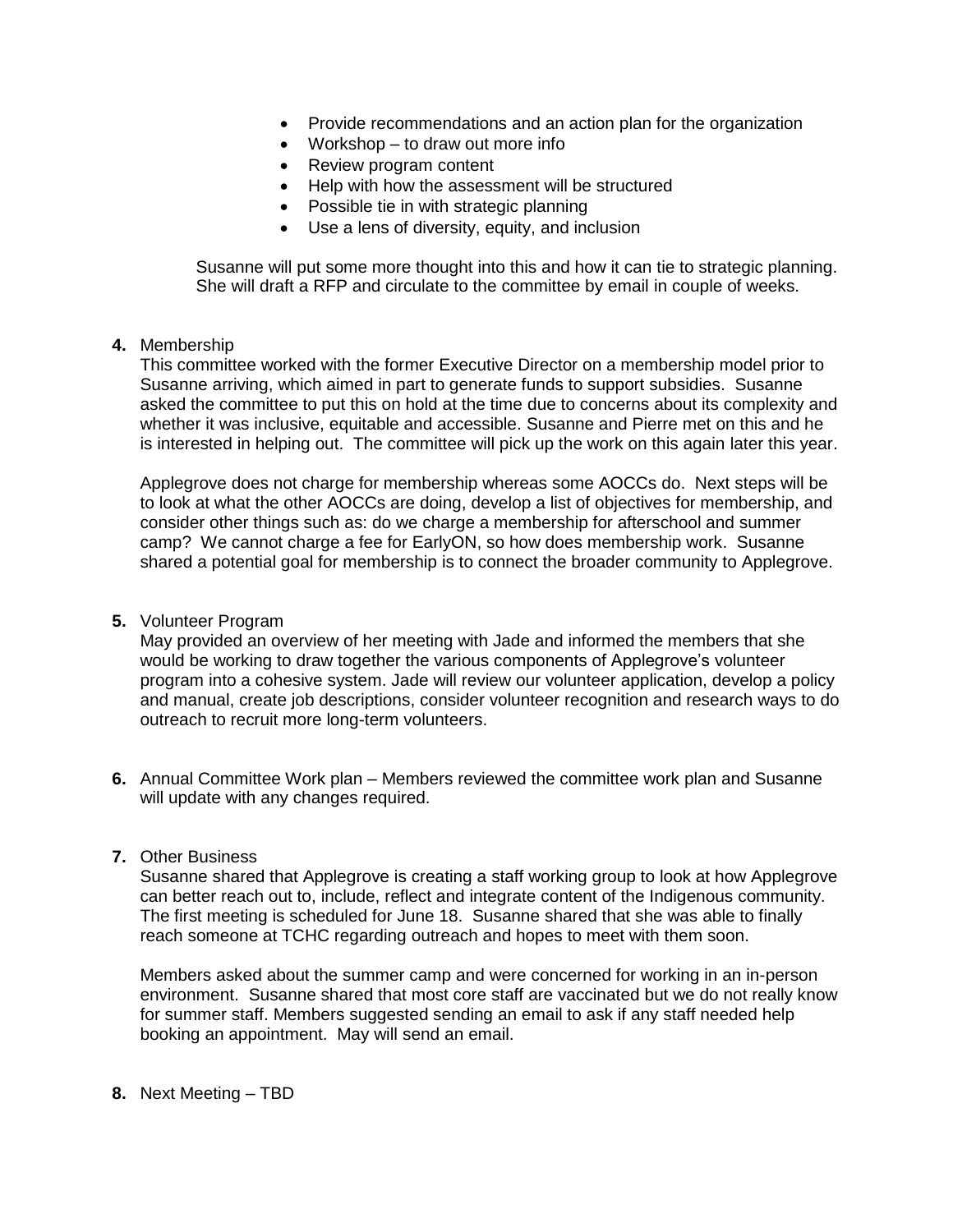#### **Strategy & Finance - Notes**

June 21 at 6:30 p.m.

Present: Hamdi Abdo, Andre Riolo, Eadit Rokach, Jim Valentine (Chair) Staff: Susanne Burkhardt, May Seto (Recorder), Jade Shulist, Monica Vela

### **1. Welcome**

Committee members introduced themselves to Jade.

#### **2. Notes from May 17 Meeting**

No changes required.

#### **3. Partnerships and Grants Update**

*a. Grants*

Susanne provided an update of the grant tracking form and informed members that Applegrove did not receive Healthy Communities funding. The call was very competitive and we will reapply in the next grant cycle. May reported that the Food Champions grant was not funded by Kiwanis. Applegrove will submit this grant to other funding opportunities.

#### *b. Neighbourhood Food Hub*

Susanne provided an update. The lease is signed. Staff will do a walk through on Thursday to with the intention of preparing it for programming and use. Jade will help with back-end work and set up systems such as internet, phones, procedures/practices, user agreements, etc. There is also opportunity for some revenue generation e.g. the Sanctuary can be permitted for concerts and events, and we do research on rental rates and insurance. Appplegrove will have an office on site so we have some presence in the building.

The Food Hub has been doing some great fundraising at the Good Food Markets and Leslieville Farmer's Market with jar donations. Recently an anonymous donation of \$2,000 also came in through Canada Helps. They are also looking at more funding to do programming and trying not to rely on grants but sustainable fundraising.

*c. Don Summerville*

Susanne provided an update and informed members that there was a meeting with scholarship evaluators. On July 7, this group will meet to confirm recipients. Tenant engagement on the hoarding around the construction site is ongoing, and East End Arts has created a preliminary conceptual design that relates to the neighborhood. The Councillor has approved the preliminary concept and hoarding is expected to go up in August.

#### **4. Finance**

#### *a.* **Financial Report**

Monica provided an overview of the variance report and shared that Applegrove has spent 50% of budgeted program expenses but has only received 42% of revenue, mainly due to the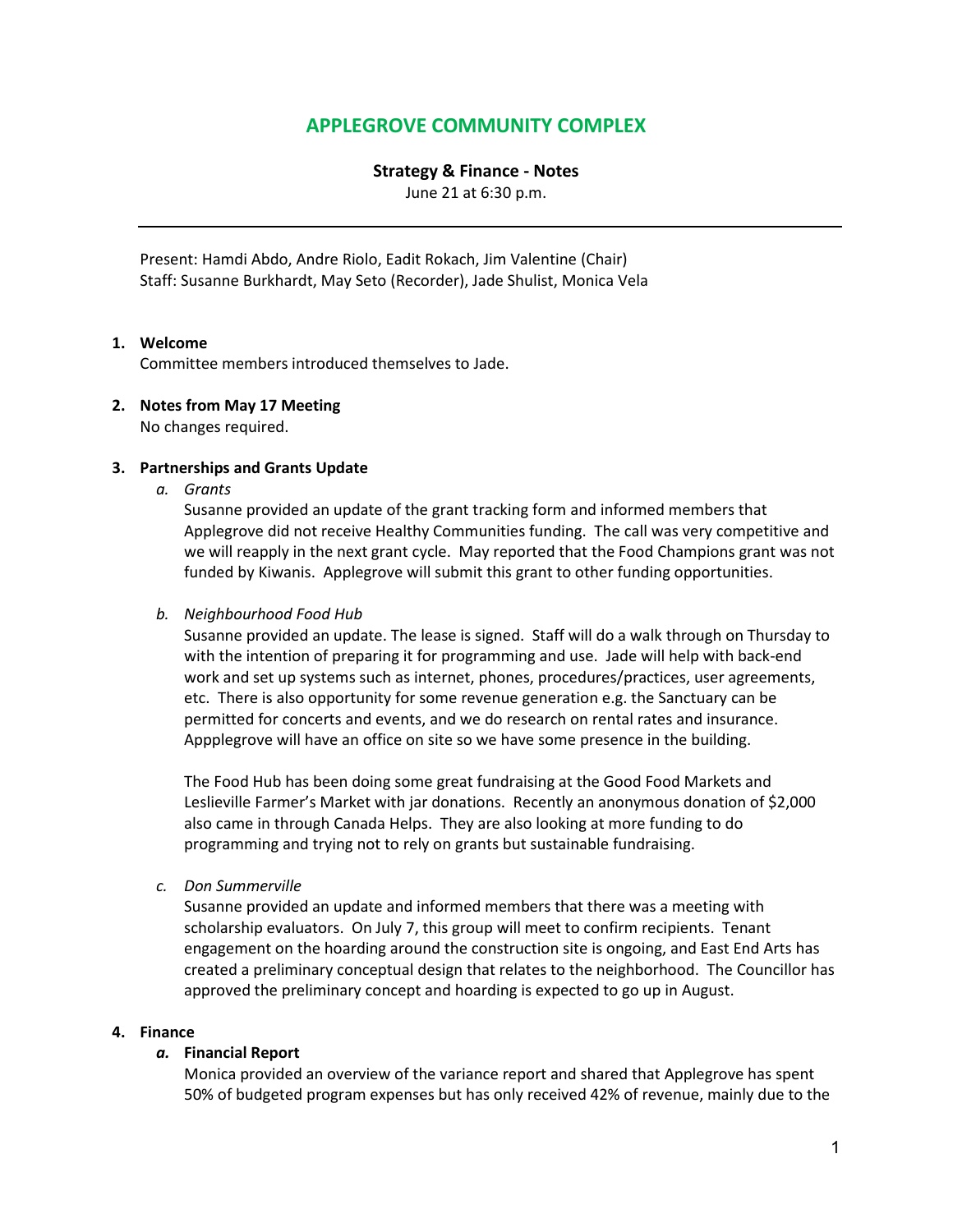lost revenue from the afterschool program. For the admin budget we are ahead due to calendarization. Staff will look to spend funds to make sure we are on track so we don't have to scramble to do year-end spending.

#### *b.* **Sage Reporting System Update**

Monica has met with the SAGE consultant Gilroy and has a target date of end of July or early August to finish the project.

#### *c.* **Charitable Tax Return – T3010**

Monica oriented members to the charitable tax return form. Applegrove's return is complete and due at the end of the month. Applegrove will mail in the return but will set up for online submission for next year. Susanne has the completed form if members want to review it.

#### **5. Registration/CRM System**

Jade provided an overview and has taken over the project from Janina because she has dedicated time for it. Jade highlighted the three shortlisted options: Sumac, Amilia and Traxsolutions, to be evaluated across multiple dimensions including cost, functionality, integration with Sage accounting software and more.

The goal of a new system is to improve administrative, registration, and financial functions with the potential of adding volunteer management and room booking options. Jade is almost done with all the research and will be doing one additional analysis which includes a 5-year cost forecast. A recommendation on which system to secure will come to the committee and board for approval.

#### **6. Organizational Planning**

#### *a.* **Strategic Planning**

Susanne reviewed the overview provided. She informed the committee that the Membership, Outreach and Inclusion Committee is working on an equity, diversity and inclusion assessment of the organization as well and that work may be related to strategic planning. Susanne highlighted the timelines for this strategic planning, with preparation starting in June, a consultant being hired over the summer, consultation and strategic visioning work taking place from September to November and the completion of the plan in December.

Susanne informed members that she has a list of potential consultants and that Social Planning Toronto is starting to do this type of work in the sector. One consultant may be able to do both, but we should be prepared to hire 2 separate consultants. Susanne asked the committee to consider what Applegrove could/should allocate to this. Members felt that \$15,000 would be a realistic cost. Susanne will follow-up with Ralph Thornton on the shared RFP and will do more research on cost. The RPF will be ready in July.

#### *b.* **Facility planning**

Susanne provided an update and informed the committee that a meeting was held with staff for feedback on the Queen location. The staff had some extra points and Applegrove feedback was submitted to the City. A decision on this site must be made by end of August. Susanne also reported that another option is being considered and will share more when she has more information. The facility working group has already met once but will meet and communicate with the Board throughout the summer as needed.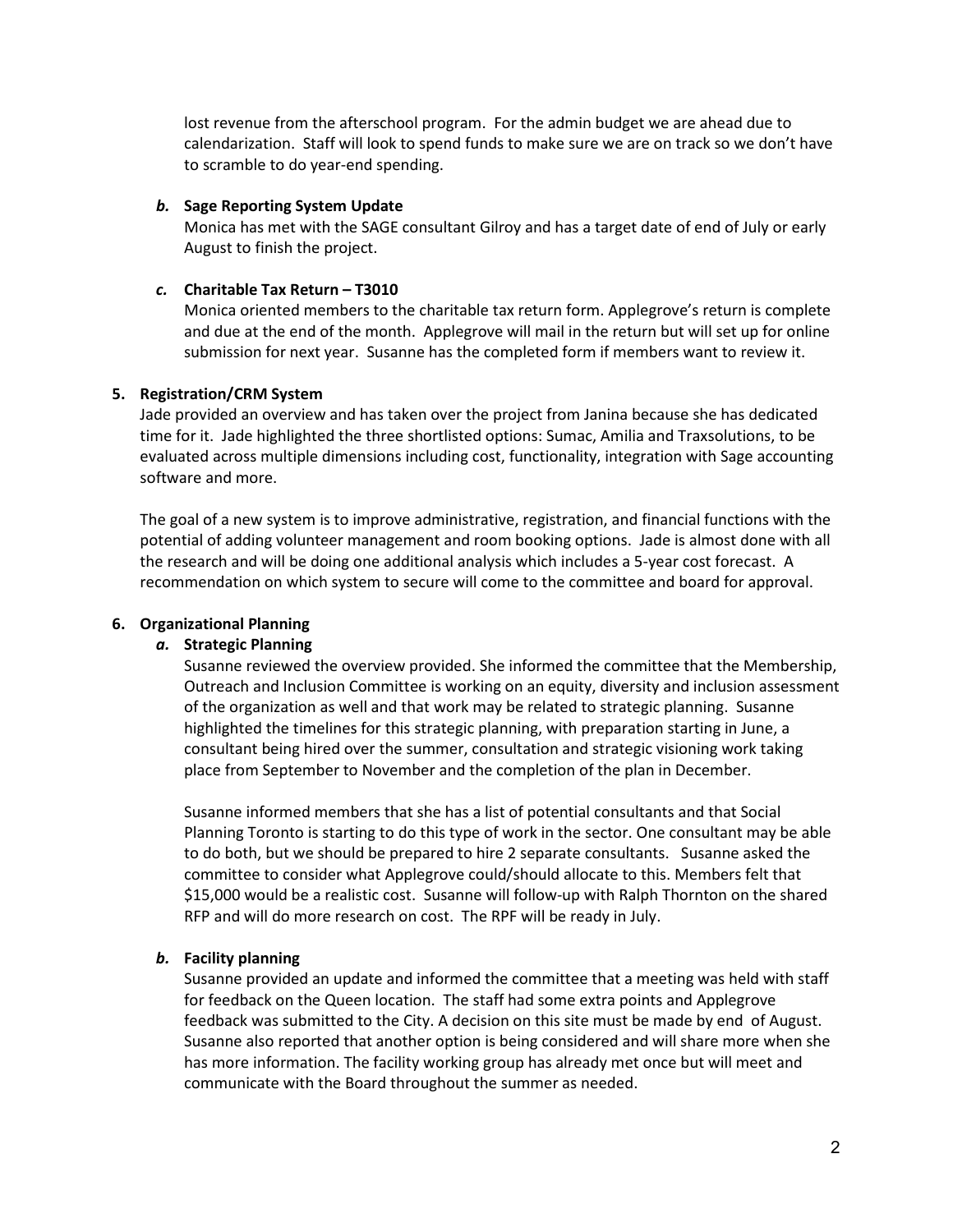#### **7. Annual Committee Work Plan**

Susanne suggested that it be a rolling workplan. She will add some items for early 2022. Susanne also reported that the Admin budget is due August 30 which will mean a possible meeting in the summer. A briefing note can be prepared on the Admin Budget for board approval.

### **8. Other Business**

Susanne reported that as a result of advocacy done by another AOCC which was considered contrary to City interests, a discussion about AOCCs and advocacy has been opened with the City i.e. when and what mechanisms can AOCCs use, particularly if the position they take supports their community but is not aligned with the City.

**Next Meeting** – TBA (late Aug on a Monday at 6:30 pm)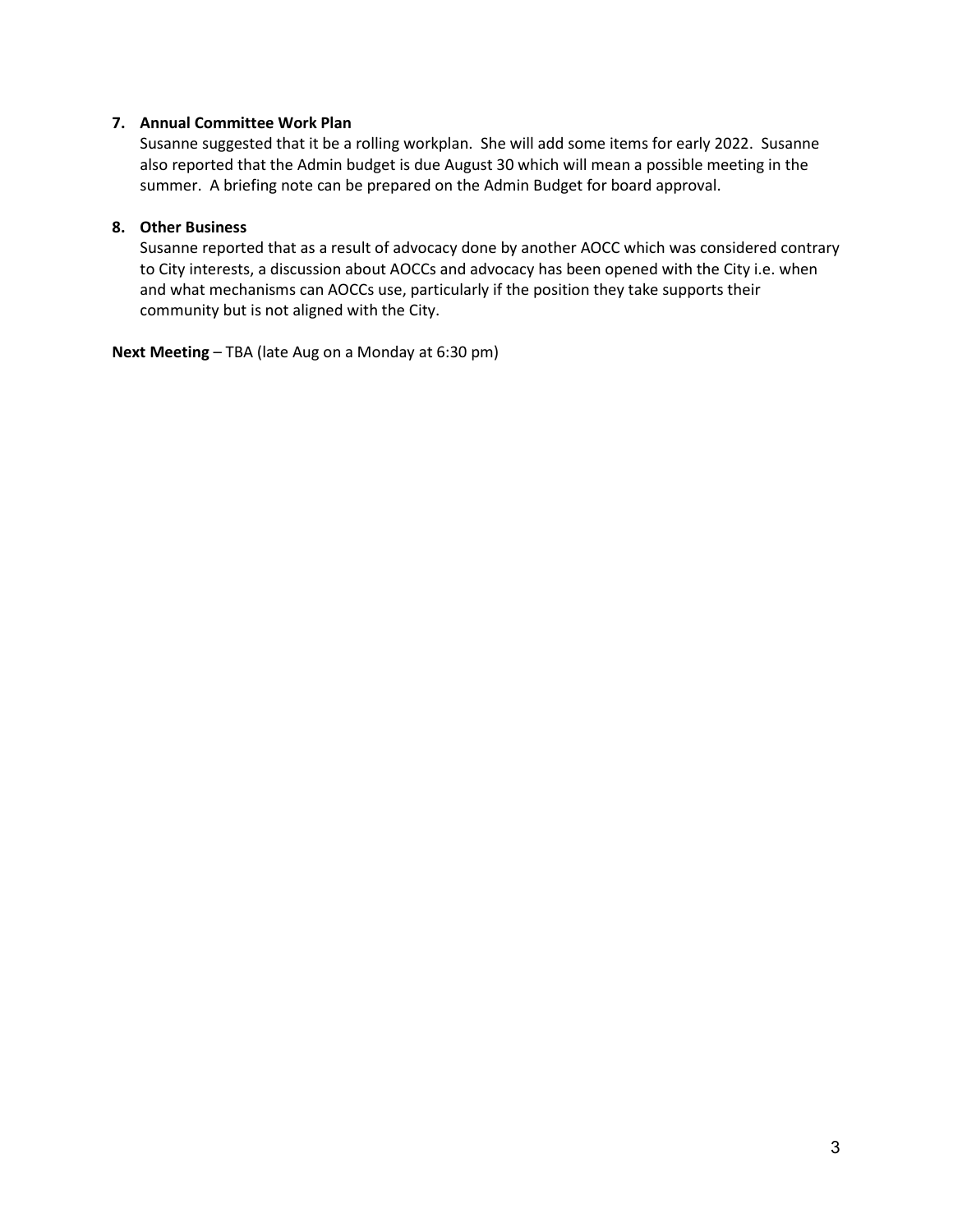# **NEIGHBOURHOOD FOOD HUB (NFH) UPDATE**

### **Programming**

- MP Julie Dabrusin will work at the Good Food Market on July 8th to learn about food security in the community.
- The Food Box Delivery Program is relaunching on July 8. A shortage of volunteer drivers delayed roll-out as many former volunteers have gone back to work.
- The "Tuesday Market" is set to open at the end of July. This is due to poor growing weather and lack of available farmers with sufficient produce. A local chef working out the Food Hub kitchen will provide weekly "pick-up" meals along with the Market.
- The kitchen is awaiting final inspections and will soon be operational. There is a lot of growing interest from local food businesses, organizations and chefs in using this space.
- The Food Hub has been attending the Leslieville Farmers' Market weekly and will begin fundraising, accepting onsite donations and soliciting recipes from the community to start the "Neighbourhood Cook Book", a printed cookbook of community recipes.

# **Partnerships**

- A partnership with Do Good Donuts, a bakery that employs people with developmental disabilities is in the works, to have them use the Food Hub and kitchen as a home base.
- A partnership with the Syrian Sisters, an incubated business run by refugee women from Syria, is in place for when the kitchen becomes operational in August.
- We will pursue a partnership with East End Arts to begin community activations at the Neighbourhood Food Hub "zone" at the Leslieville Farmers' Market.
- Partnership with Leslieville Farmers' Market is deepening, and new opportunities and programs are being explored. A mid-August "Open House" for Food Hub partners is planned.

# **Facility**

- Discussion is ongoing with East End United on shared use of the space e.g. on logistics (phone, security, maintenance systems, etc.), modernization of rooms and spaces (painting, furniture, artwork, etc.), and operational policies and procedures. We have also started to move furnishings things into the building.
- We are developing operational policies and procedures e,g. space use policy, kitchen use guidelines, security procedures, etc.
- An exercise to rekey the locks for Food Hub spaces is almost complete.
- On July 8 a kick-off meeting was held to establish a Glen Rhodes Food Programs Governance Committee, as per the MoU that was signed along with the lease.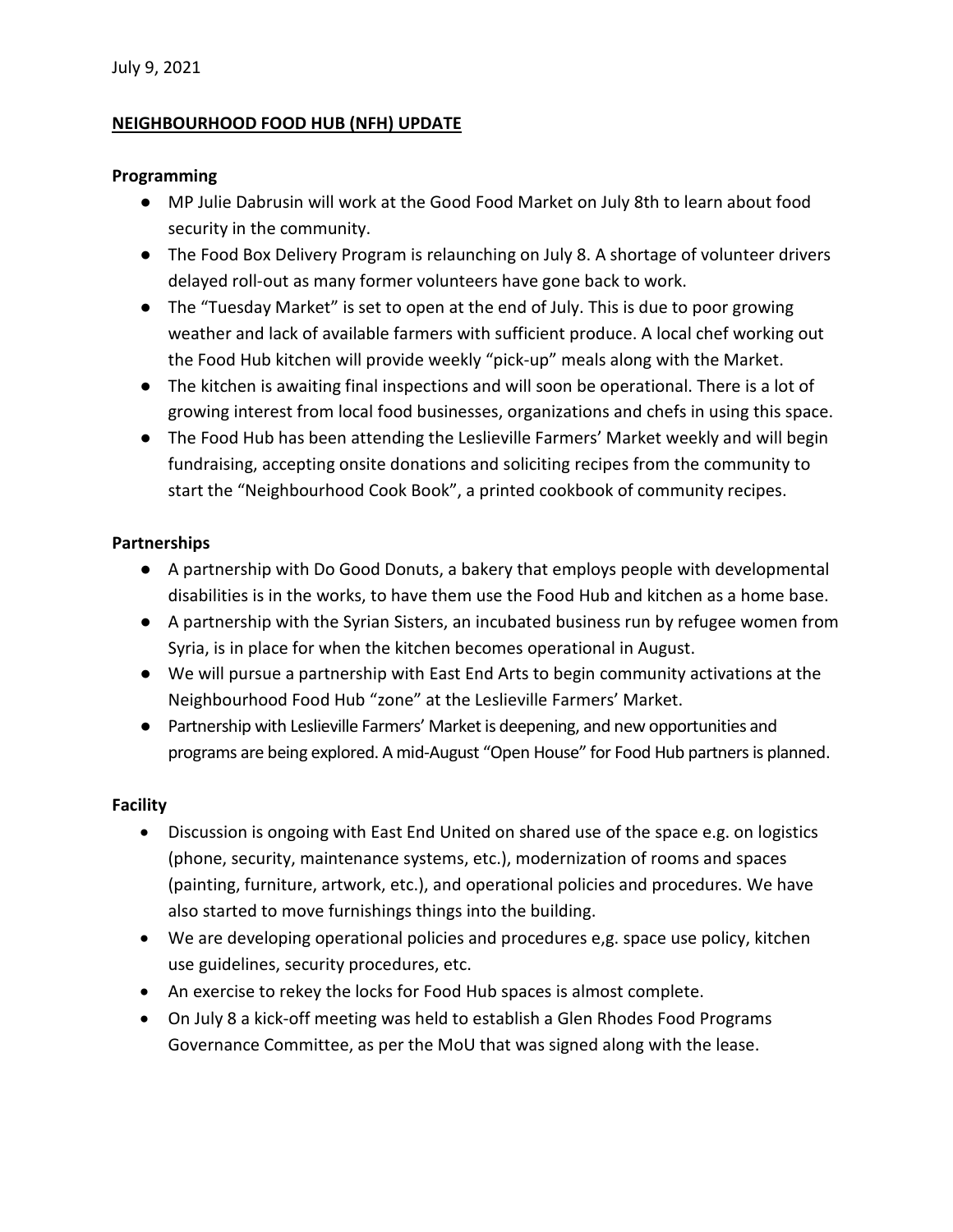# **Revenue Generation**

- We secured the Musical Moments grant. Composer Anthony Wallace will facilitate a songwriting circle and COVID-safe public performance with local musicians from communities the Food Hub is serving, celebrating their stories and culture through music.
- We have re-applied to the Healthy Communities Canada Grant and should receive an answer by early September.
- A grant is being prepared for the Women's Foundation for a program that will provide childcare for single-mothers operating food businesses to while using the Food Hub kitchen. In partnership with the Leslieville Farmers' Market, the program will also provide a space at the LFM for participants to sell their products.
- Applegrove will submit a Seniors Community Grant application for cooking workshops for seniors, modelled after the workshop series offered this past winter.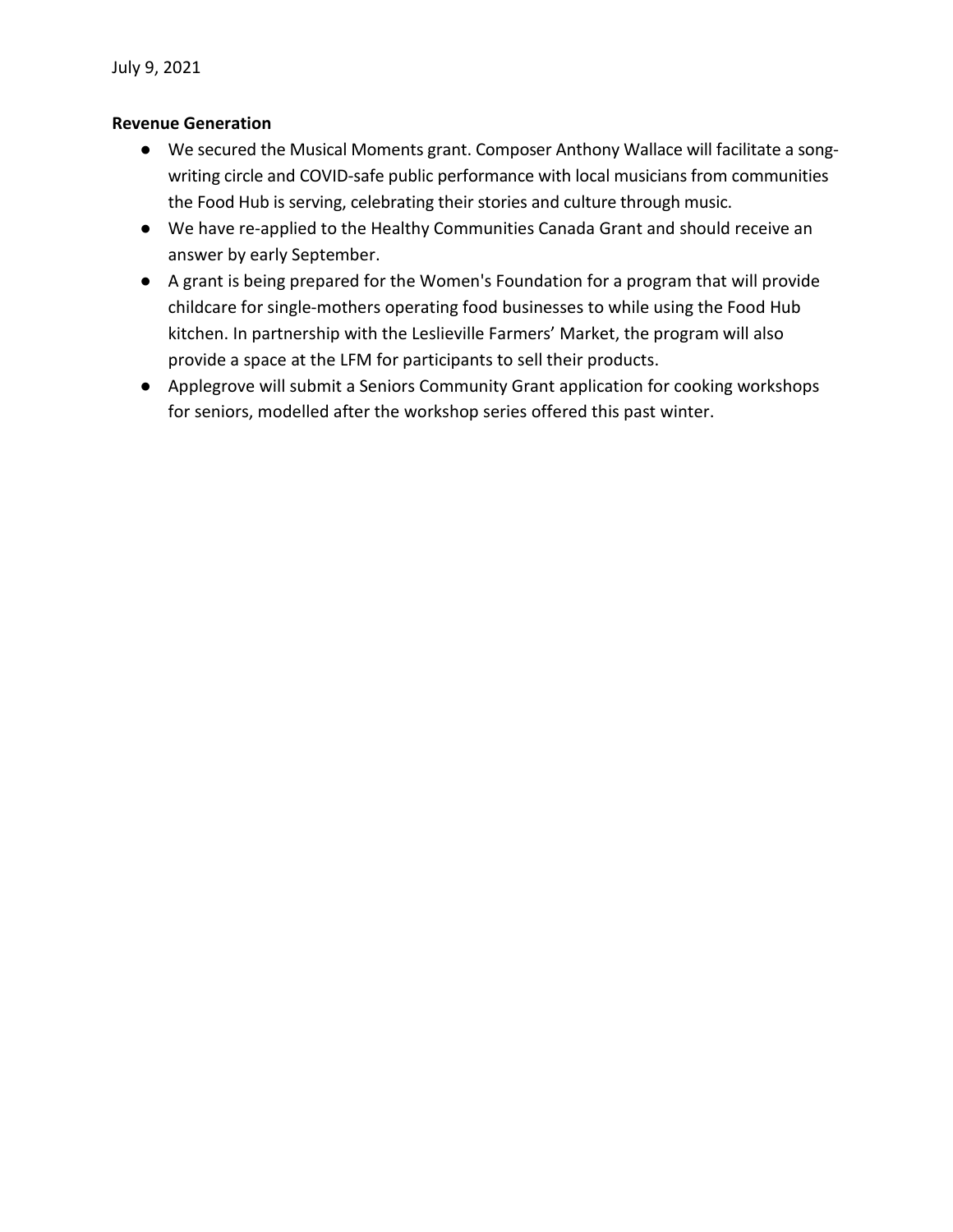60 Woodfield Road, Toronto, Ontario M4L 2W6 Tel: 416-461-8143 www.applegrovecc.ca **"TOGETHER, BUILDING OUR COMMUNITY"**

# **Board of Management Meeting**

**July 12, 2021**

This meeting is open to the public and will take place using Zoom. Members of the public who wish to participate in the meeting are asked to contact Susanne Burkhardt, Executive Director at [sburkhardt@applegrovecc.ca](mailto:sburkhardt@applegrovecc.ca) in advance in order to receive the meeting passcode.

To join by videoconference

<https://us02web.zoom.us/j/82113179698?pwd=dmFhTm9nbUlaOXdzVGc2d1FOb21Mdz09> Meeting ID: 821 1317 9698

To join by phone

Call: 647-374-4685 or 647-558-0588 Meeting ID: 821 1317 9698

# **AGENDA**

# **8:30**

- A. Call to Order/Adoption of Agenda
- B. Declaration of Conflicts of Interest
- C. Minutes of May 31 Board of Management Meeting *(attached)*: to be accepted

# **8:35**

- D. Personnel Committee (*Jun 21 notes attached)*
	- D.1. Board Succession Policy *(sent separately)*: for approval
	- D.2. Board Orientation Check-In

# **8:50**

E. Executive Director's Report

# **8:55**

F. Correspondence and Information Received

# **9:00**

G. Adjournment

# **Next Meetings and Events**

| September 27 | Board Meeting 7 p.m. |
|--------------|----------------------|
| October 25   | Board Meeting 7 p.m. |
| November 29  | Board Meeting 7 p.m. |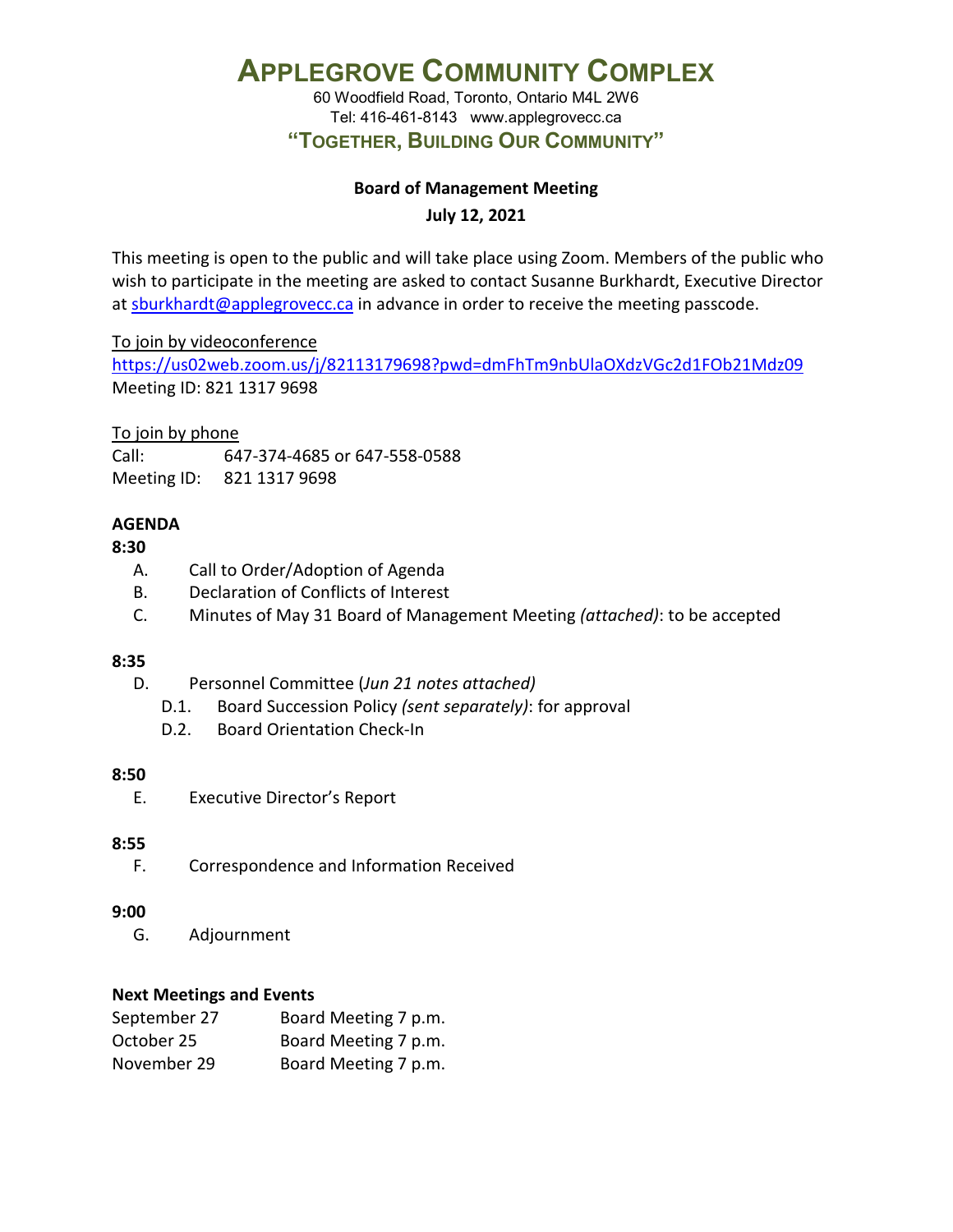

60 Woodfield Road, Toronto, Ontario M4L 2W6 Tel: 416 461-8143 [www.Applegrovecc.ca](http://www.applegrovecc.ca/) **"TOGETHER, BUILDING OUR COMMUNITY"**



# **Minutes of the Board of Management Meeting May 31, 2021 – by Zoom video conference**

*A neighbourhood partnership fostering community through social and informative programs for individuals and families.*

Present: Hamdi Abdo, Simone Hodgson, Vai Teng Law, Jean Lim-O'Brien, Tim McNab (Chair), Sue Munn, Eadit Rokach, Jim Valentine

Regrets: Councillor Paula Fletcher, Trustee Jennifer Story

Absent: Andre Riolo

Staff: Susanne Burkhardt, May Seto (recorder), Monica Vela

- **A. Call to Order/Adoption of Agenda** Tim called the meeting to order. Quorum of 5 members was achieved. By consensus, the agenda was adopted as circulated.
- **B. Declaration of Conflicts of Interest** None were declared.

# **C. Minutes of the April 26 Board of Management Meeting**

*MOTION (Lim-O'Brien/Abdo) To accept the minutes of April 26 Board of Management Meeting. Carried*

*Recorded Vote: Law – yes Valentine – yes McNab – yes Rokach – yes Abdo – yes Hodgson – yes Lim-O'Brien – yes Munn - yes*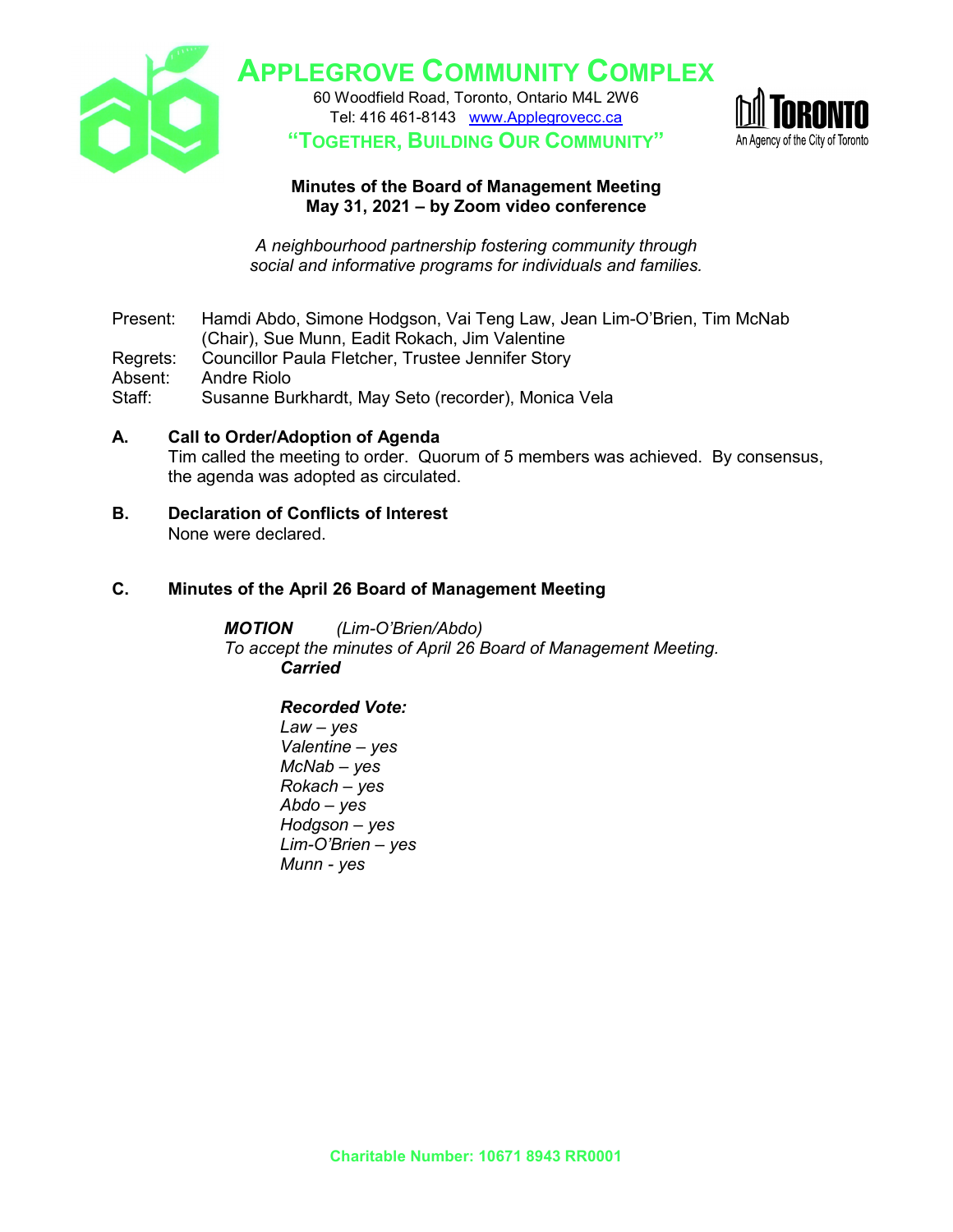# **D. Personnel and Policy Committee**

Susanne provided an update on staffing and informed members that Applegrove has hired a Program Support Worker through the Youth Job Connect project. The Projects Coordinator position is in its final stages and an offer will happen in the next day or two.

D.1. Wrong Doing and Reprisal Protection Policy Susanne provided overview of the policy and informed members that this is a standard policy which is similar to the other AOCCs.

#### D.2. Board Orientation

Susanne provided a report on the board manual, which has been transitioned into an electronic format. Susanne will send it to members tomorrow. The City will do an orientation session for AOCC Boards of Management on June 28 and November 22. A Board reading list will be generated and shared at a later date. New members will be be given a 1 hour introduction to Applegrove and an OCASI 101 webinar to attend or watch later in addition to the Board orientation.

**MOTION** *(McNab/Law) To accept the Personnel and Policy Report. Carried* 

### *Recorded Vote:*

*Law – yes Valentine – yes Abdo – yes McNab – yes Rokach – yes Lim – yes Munn – yes Hodgson – yes*

#### **MOTION** *(Rokach/Abdo)*

*To approve the updated Wrong Doing and Reprisal Protection Poliicy as distributed.* 

#### *Carried*

# *Recorded Vote:*

*Law – yes Valentine – yes Abdo – yes McNab – yes Rokach – yes Lim – yes Munn – yes Hodgson - yes*

# **E. Executive Director's Report**

Susanne provided a verbal report and shared that she has picked her work on the website and hopes to pick up the work on the branding. Staff are tracking their training and will be getting some social media training in the near future. Staff are also exploring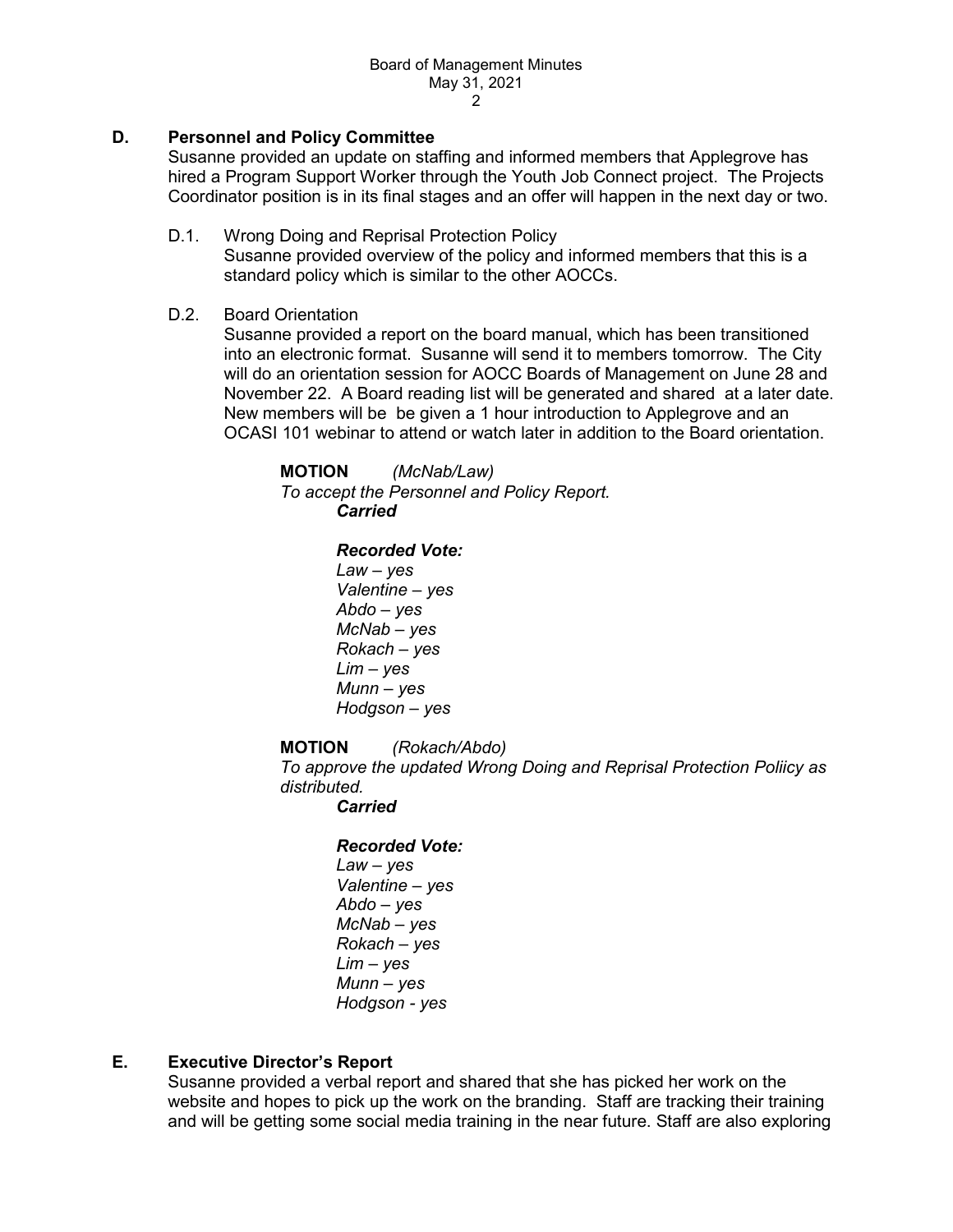online registration options and we hope to have a new system in the fall. Susanne also shared that our statistics tracking tool is finished and ready for use. There will be a vaccine pop-up clinic at Glen Rhodes Church in the next 1-2 weeks. Susanne is on vacation next week.

# **F. Next Board Meeting Date**

Scheduled for July 12. A meeting date for August will decided then, if needed.

# **G. Adjournment**

The meeting was adjourned on a motion by Jean Lim-O'Brien, seconded by Hamdi Abdo.

> *Recorded Vote: Law – yes Valentine – yes Abdo – yes McNab – yes Rokach – yes Lim – yes Munn – yes Hodgson - yes*

 $\_$  , and the set of the set of the set of the set of the set of the set of the set of the set of the set of the set of the set of the set of the set of the set of the set of the set of the set of the set of the set of th

Chair **Secretary** Secretary

#### **Next Meetings:**

July 12 – Board Meeting at 7 pm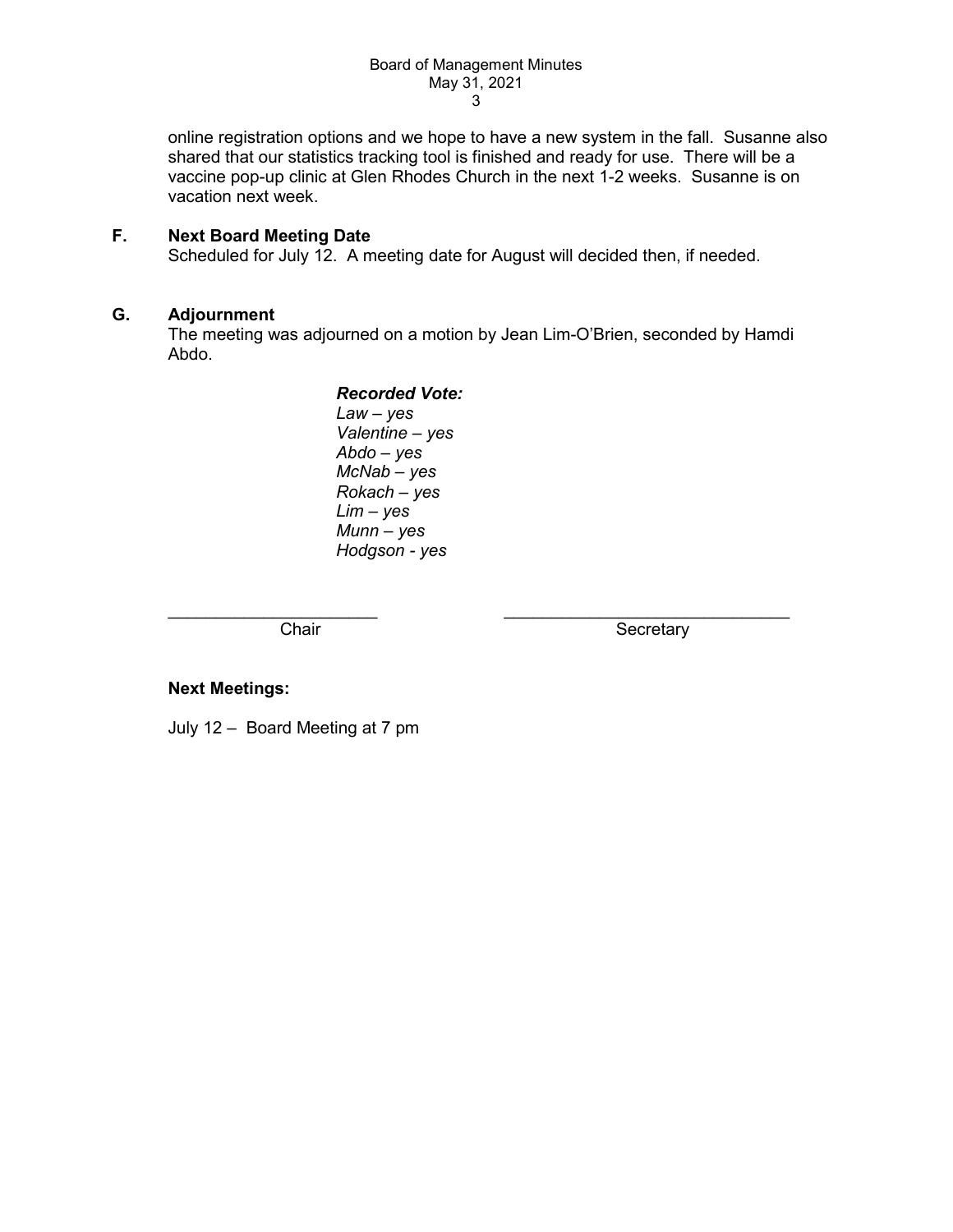

60 Woodfield Road, Toronto, Ontario M4L 2W6 Tel: 416-461-8143 www.applegrovecc.ca **"TOGETHER, BUILDING OUR COMMUNITY"**

# **Personnel & Policy Committee Meeting Notes**

June 21, 2021 - 5:00 pm

Present: Tim McNab, Susan Munn, Jennifer Story Staff: Susanne (recorder)

# **1. Notes from May 17 Meeting**

No follow-up is required.

# **2. Updates**

a. Staffing

Susanne reported that as the Child and Youth Worker will remain on leave until schools re-open, a staff from the EarlyOn program has been hired to lead camp. A posting has been issued to backfill hours as required in the EarlyON program. Summer camp staff have begun their training. Susanne has hired a 4-month contract non-union Projects Coordinator to help advance key organizational projects.

# b. Collective Agreement

Susanne reported that the AOCCs are in discussion about options for consistent approach to staff training on anti-oppression, as required by a provision in the new Collective Agreement. She will also participate as an alternate on a Labour-Management Committee that has been formed.

# **3. Overtime and Workload**

Susanne and May continue to manage their time to ensure that they do not accumulate excessive lieu or vacation time, but with so many things going on, this presents a challenge at this time. Susanne proposed, and the committee agreed, that policy work should be reduced in the coming months to allow for more immediate items to be addressed.

# **4. Policy**

*a. Board Succession Policy*

The committee reviewed the draft policy, identified some formatting changes required and recommends that it move forward for approval by the Board at its next meeting.

*b. Policy Development Procedure* This is not yet complete - deferred.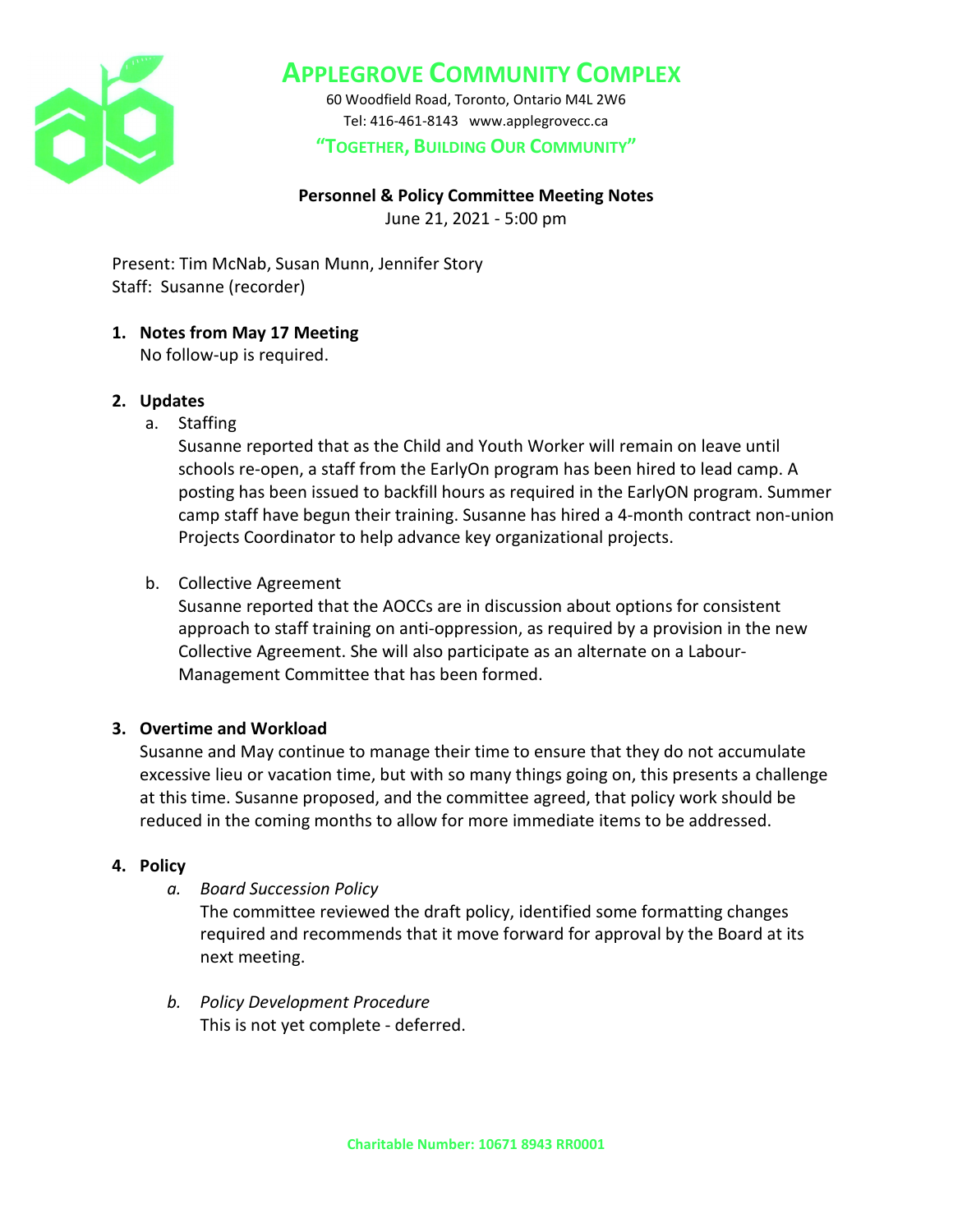### **5. Board**

# *a. Board Orientation*

Susanne provided an update on Board orientation – the Board manual has been distributed and new (and interested) Board members have been asked to take the Governance 101 webinar. Sue participated in the webinar and found it to be useful. The City's AOCC orientation is scheduled for Monday June 28. Susanne still needs to book the Applegrove 101 session and to distribute the optional reading list. She plans to do this by the end of the month.

Susanne was asked to consider how the board exit surveys and the self-evaluation findings will relate to one another. The committee discussed providing various learning options, as not everyone learns in the same way. The important of ensuring the members understand their fiduciary responsibilities was emphasized. The orientation plan developed by the committee seems to addresses both of these matters, however it would make sense to do a check in at the next board meeting and/or to include a question on this in the board self-evaluation process.

- *b. Board Self-Assessment* This is not yet complete - deferred.
- *c. Board Exit Questionnaires*

The committee reviewed the summary of finding from 2 of the 3 surveys – Susanne will add the third and re-send the full summary once she is able. Efforts to address a number of the items raised are already underway – board orientation, evaluation and more contact with staff and participants. Susanne proposed that the findings from these interviews and the board self-assessment could be compile din an annual board evaluation report.

# 6. **Performance Evaluation**

Susanne reported that the City's new performance evaluation program has not yet launched. Susanne's identified goals reflect the previous program's format and are unique to her i.e. not the same as those of other AOCC EDs and relate to the City's Strategic Plan. The committee reviewed Susanne mid-term performance report and provided feedback, with Susanne answering questions. The mid-year review will not go to the board and the year-end evaluation will take place in early 2022, with those results going to the board.

# **7. Review of Annual Work Plan**

The committee agreed that Susanne would determine how to reduce policy items in order to free up time to focus on immediate issues such as facility planning. It was identified that the work plan should be a rolling document that extends past December.

**Next Meeting** – September 13, 5pm